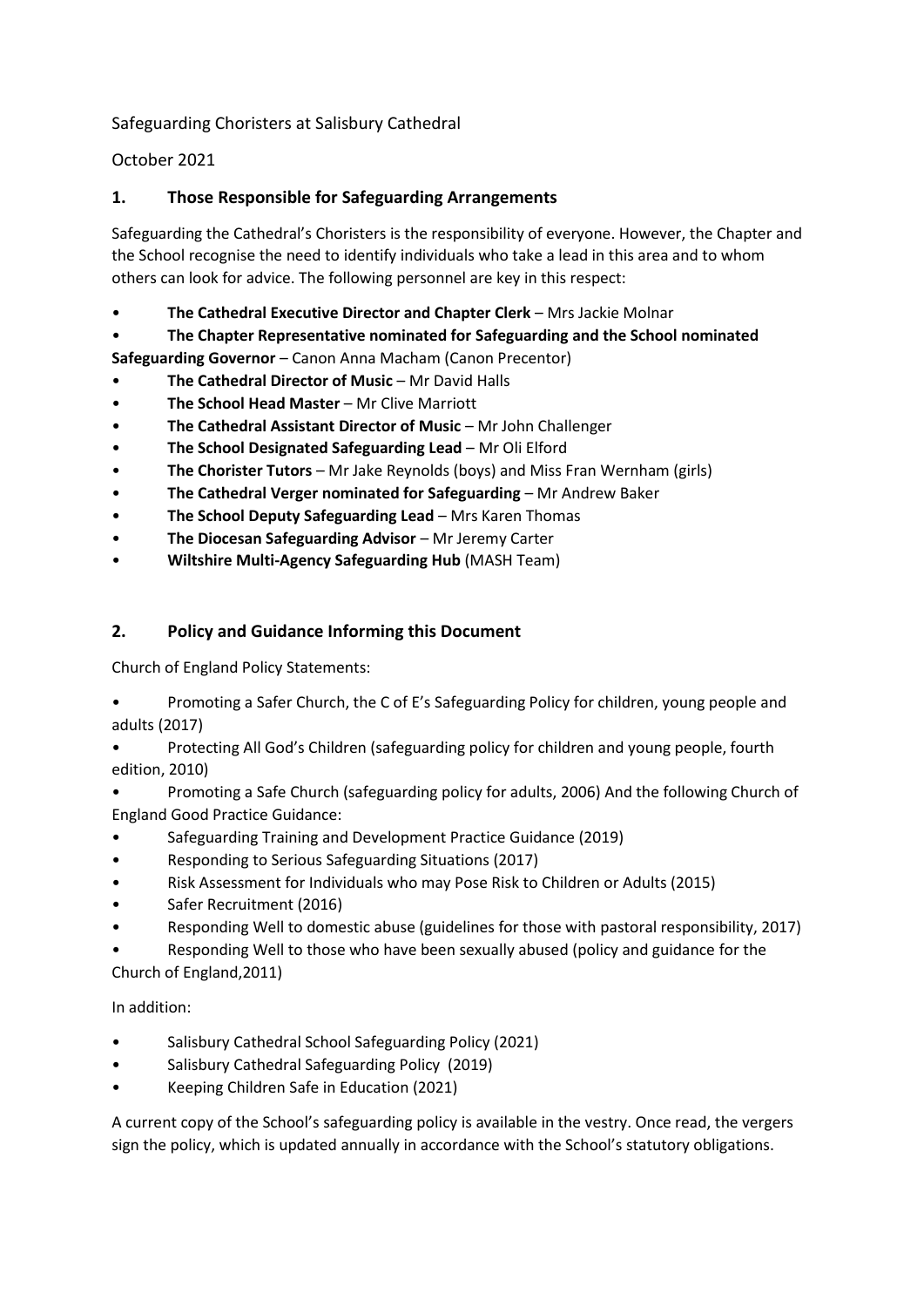# **3. In the Event of an Allegation of Abuse**

Should a chorister allege abuse, or someone else suspects abuse, the advice contained in Section 6 of the House of Bishops' Child Protection Policy Protecting All God's Children will be followed. If the person who receives such information is uncertain of the correct procedure, they should seek the advice and support of any of those named above.

If an allegation of abuse by a Church Officer (ie anyone, paid or a volunteer, who is appointed and working on behalf of the Church of England) is made, then the procedure outlined in the Church of England's guidance document Responding to Serious Safeguarding Situations will be followed.

The Chapter and School will work together to co-operate fully and openly with the statutory and voluntary agencies concerned with investigating such allegations and they will not conduct investigations on their own without prior consent.

# **4. Safeguarding is everyone's responsibility**

Abuse can take many different forms, such as neglect, sexual abuse, physical abuse, emotional abuse, child exploitation, or modern slavery. If you are concerned that a chorister is being abused or is at risk of harm please call someone and report your concerns. Don't assume someone else will take responsibility and make that phone call.

If you think that a chorister is in immediate danger call the police on 999.

If you think that a chorister has been harmed or is being neglected:

Contact the Wiltshire Multi-Agency Safeguarding Hub on 0300 456 0108, if out of office hours, the Emergency Duty Team on 0300 456 0100

or

Contact the police to discuss a child protection or safeguarding concern when a chorister is not in immediate danger telephone 101

Other agencies who can give advice: ChildLine 0800 1111 NSPCC 0808 800 5000

### **5. Membership of the Independent Safeguarding Advisory Group**

Representatives from the School, the Cathedral and its Chapter and the Diocese meet termly to review policies and procedures and make plans to implement any changes to these in line with new legislation or guidance from Government and Church bodies. The chair is independent and holds the position of: Director Security, Order and Counter-Terrorism for HM Prison and Probation Service. Minutes are circulated to group members and the Dean.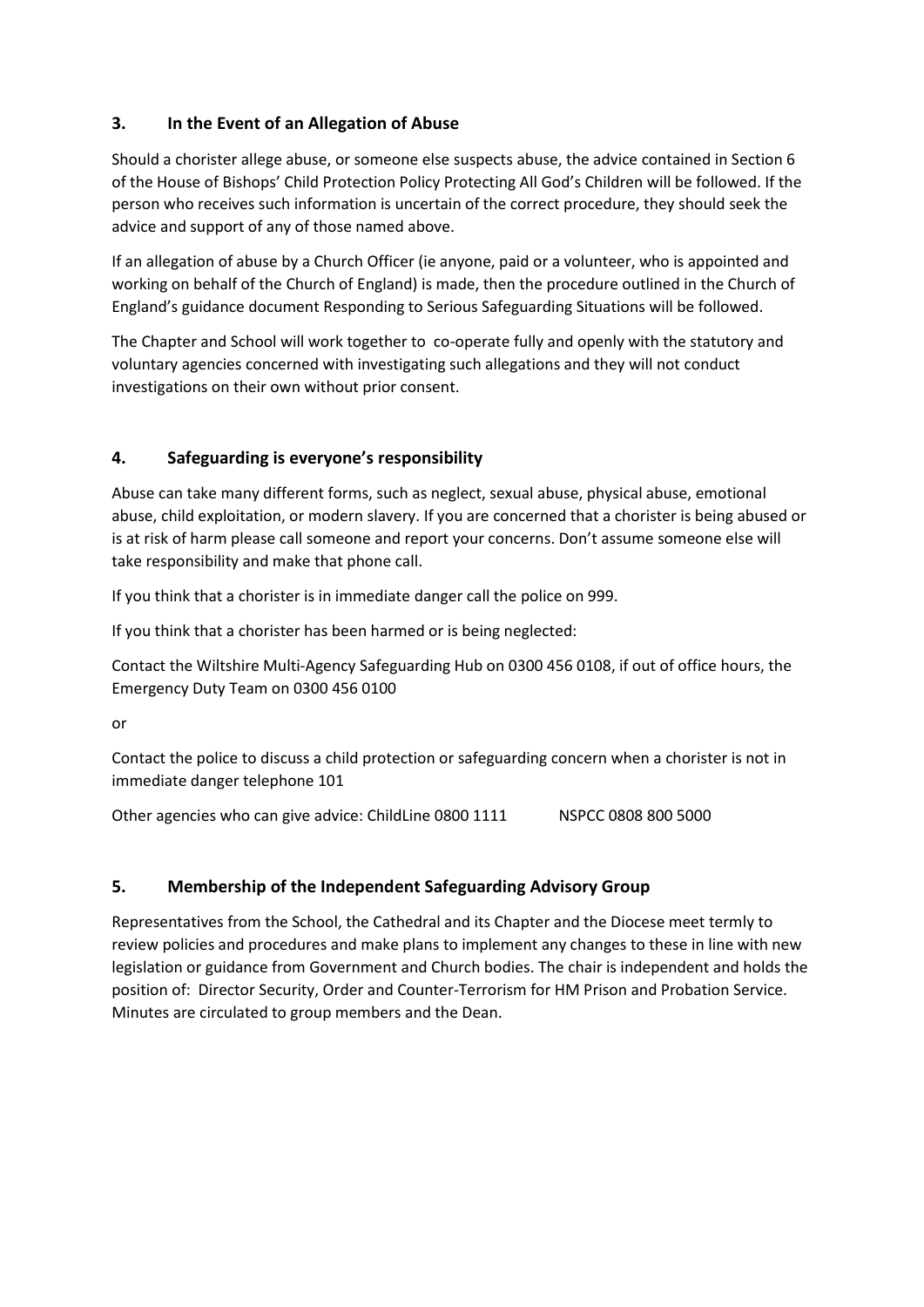#### **6. Specific aspects of chorister life requiring safeguarding consideration**

**Regular Routine.** The Director of Music trains the choristers. He is assisted by the Assistant Director of Music and the Assistant Organist. One of the two Chorister Tutors, or another qualified member of School staff is in attendance in the building at all Cathedral rehearsals and services for the supervision and welfare of the choristers. Whether employed by the Cathedral or the School, all adults responsible for training and supervising the choristers undergo all the recruitment checks in line with the Cathedral's Safer Recruitment protocols and the School's statutory obligations, this includes DBS checks. All receive regular safeguarding training and are briefed by the School's Safeguarding Lead, so that they are familiar with annual updates.

| Day       | $07:45 - 09:00$                  | $16:20 - 17:30$                    |                   | $17:30 - 18:20$   |  |
|-----------|----------------------------------|------------------------------------|-------------------|-------------------|--|
| Monday    | Rehearsal B/G                    | <b>B</b> Rehearsal<br>G Theory     |                   | <b>B</b> Evensong |  |
| Tuesday   | Rehearsal B/G                    | <b>B</b> Rehearsal                 |                   | <b>B</b> Evensong |  |
| Wednesday |                                  |                                    |                   |                   |  |
| Thursday  | Rehearsal B/G                    | G Rehearsal                        |                   | G Evensong        |  |
| Friday    | Rehearsal B/G                    | B/G Late rehearsal (16:30 - 17:45) |                   |                   |  |
|           |                                  |                                    | $16:00 - 18:20$   |                   |  |
| Saturday  |                                  |                                    | <b>B</b> Evensong |                   |  |
|           | $8:20 - 12:00$                   |                                    | $15:45 - 17:30$   |                   |  |
| Sunday    | <b>B Mattins and Eucharist -</b> |                                    | <b>B</b> Evensong |                   |  |

#### Red Week - boys on weekend duty

Blue Week - girls on weekend duty

| Day       | $07:45 - 09:00$                | $16:20 - 17:30$                    |                 | $17:30 - 18:20$   |  |
|-----------|--------------------------------|------------------------------------|-----------------|-------------------|--|
| Monday    | Rehearsal B/G                  | G - Rehearsal<br><b>B</b> Theory   |                 | G Evensong        |  |
| Tuesday   | Rehearsal B/G                  | <b>B</b> Rehearsal                 |                 | <b>B</b> Evensong |  |
| Wednesday |                                |                                    |                 |                   |  |
| Thursday  | Rehearsal B/G                  | G Rehearsal                        |                 | G Evensong        |  |
| Friday    | Rehearsal B/G                  | B/G Late rehearsal (16:30 - 17:45) |                 |                   |  |
|           |                                |                                    | $16:00 - 18:20$ |                   |  |
| Saturday  |                                |                                    |                 | G Evensong        |  |
|           | $08:20 - 12:00$                |                                    | $15:45 - 17:30$ |                   |  |
| Sunday    | <b>G Mattins and Eucharist</b> |                                    | G Evensong      |                   |  |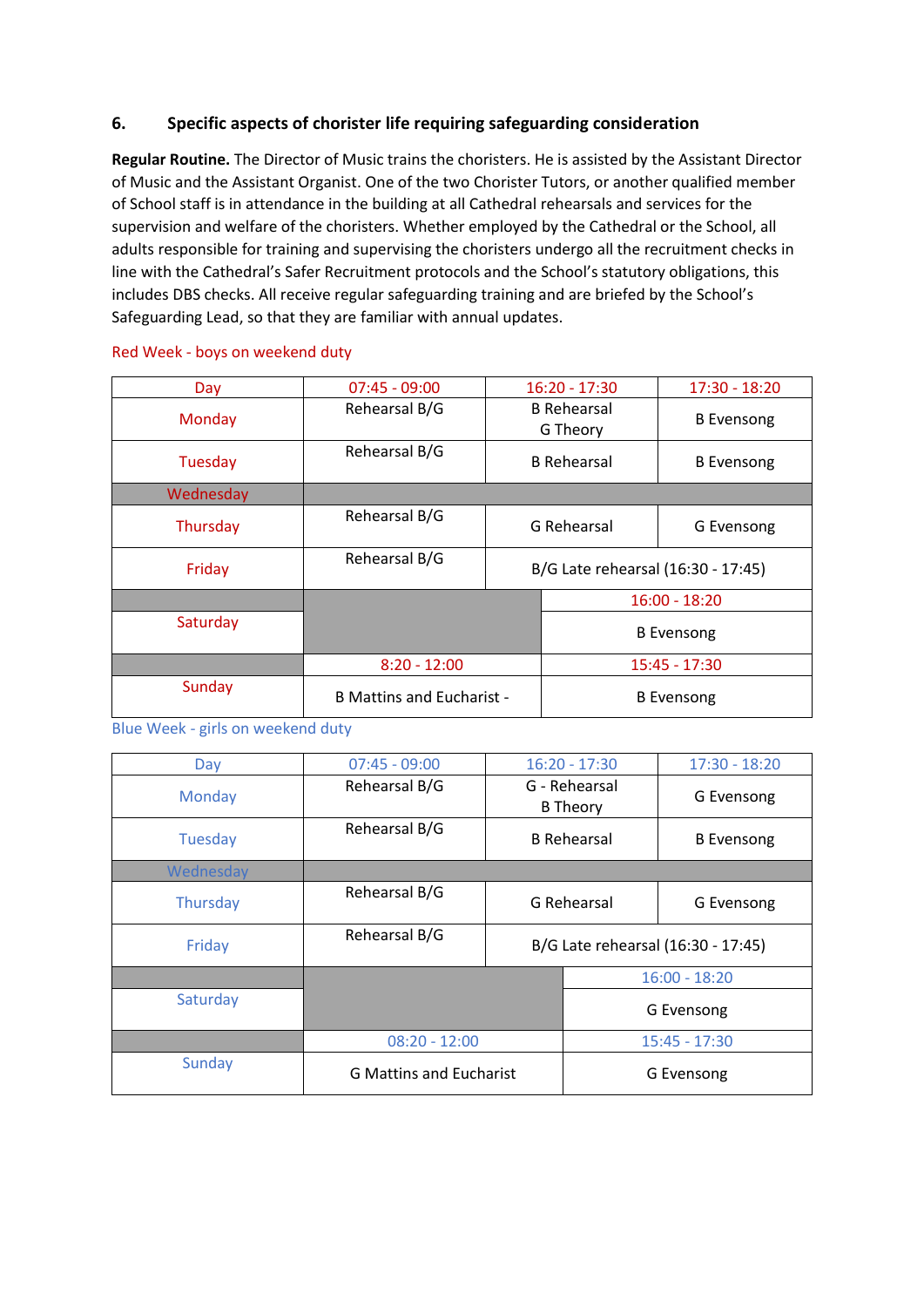Refreshment breaks (organised by the Cathedral School except Sunday morning when they are provided by the School's Independent Listener, who has undergone all relevant safeguarding checks)

Weekday refreshments at School

4.00 – 4.20pm Monday, Tuesday, Thursday and Friday. Chorister tea, at School, is supervised by the duty Chorister Tutor

Sunday morning refreshment break

#### 9.50 – 10.15am Sunday

The break between the Cathedral Eucharist and Mattins is supervised by the duty Chorister Tutor.

In the case where the duty Chorister Tutor is absent from the Cathedral rehearsal or service time, another member of school staff will be on hand. Where necessary, the duty Chorister Tutor or member of the vestry staff will contact the school matron, during school hours, or boarding staff on the boarding mobile at all other times, should a chorister fall ill or require minor medical attention. In serious cases, the ambulance service will be contacted directly. The Head Verger, Mrs Esther Lycett, reviews this procedure with her colleagues during their regular appraisals.

Weekday morning and arrival at school. The duty Chorister Tutor completes the school register of all choristers who are in the care of the Cathedral Staff (Director of Music, Assistant Director of Music, Assistant Organist, or duty Chorister Tutor) at the start of the school day. The register is kept at the School Reception desk. Any changes (late arrivals or early departures) are reported promptly to the receptionist. Upon return to the School, the duty Chorister Tutor acknowledges that all choristers are returned to School.

Weekday afternoon/evening. The duty Chorister Tutor completes the school register of all choristers who are in the care of the Cathedral Staff beginning at Chorister Tea time. At the conclusion of the service the duty Chorister Tutor completes the choir attendance/sign-out log, releasing choristers to a) the care of their parents/guardians or b) the School boarding staff. The duty Chorister Tutor ensures the boarding staff have all returning choristers checked in under their care before departure. The choir attendance/sign-out log is retained by the duty Chorister Tutor.

Weekend. The duty Chorister Tutor completes the choir attendance/sign-out log registering their arrival for Saturday afternoon rehearsal and Evensong, Sunday morning rehearsal and services, and Sunday afternoon rehearsal and Evensong as appropriate to the duty schedule. At the conclusion of the practice and/or service, the duty Chorister Tutor completes the attendance/sign-out log as above ensuring choristers are checked-in with School boarding staff before departure. The choir attendance/sign-out log is retained by the duty Chorister Tutor.

The duty Chorister Tutor is always present when the choristers are robing in the choir vestry. The Lay Vicars (the adults who sing in the Cathedral Choir) use the same space to robe. The Lay Vicars do not have unsupervised access to the choristers and all have undergone the statutory recruitment checks.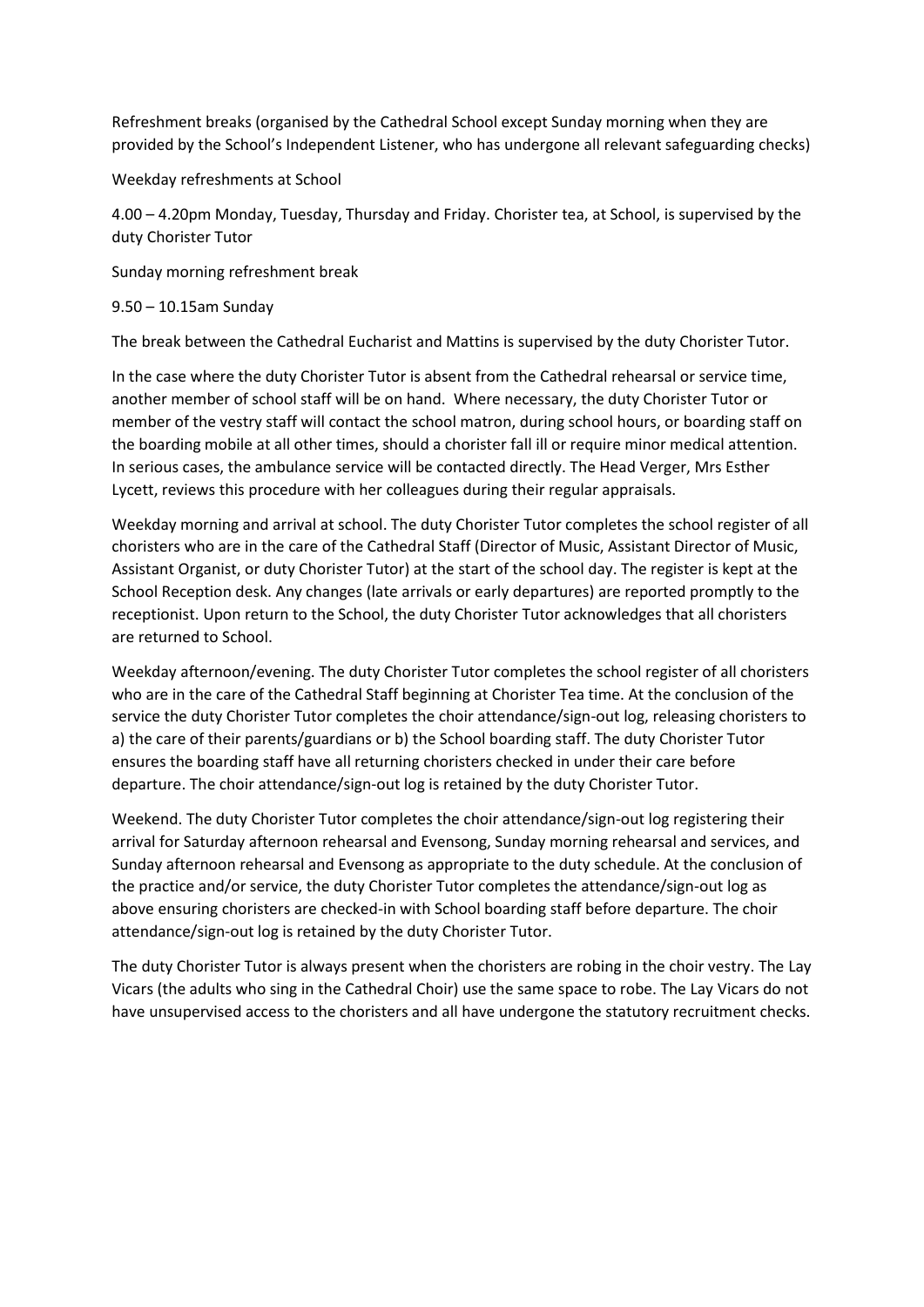**Foundation visits, trips and tours, concerts.** These are planned by the Director of Music in consultation with the Head Master and must be approved formally at a Chapter meeting and School governors for insurance purposes. In the case of major, residential tours, the level of planning includes:

- A comprehensive reconnoitre by key staff
- Ensuring that all choristers are hosted in hotel-style accommodation with their nominated chaperones, as opposed to using private homestays
- Detailed risk assessments of all accommodation, rehearsal and performance venues, travel arrangements and all other sites visited
- Writing a dedicated safeguarding policy, adapted from the frameworks used by the Cathedral and School for their individual policies
- Devising a range of 'crisis management' policies
- Ensuring that all adults attending the tour sign a code of conduct and provide evidence that they have read all the relevant safeguarding policies and risk assessments
- Ascertaining contact details for all persons responsible for safeguarding at key venues as well as the national safeguarding agency's contact details
- The Cathedral Chapter, School governors and an independent solicitor fully scrutinising all insurance policies

**Exeats.** These are planned in consultation with the Head Master, Chorister Tutors, and Head of Boarding using the School's boarding house policies and procedures.

**Southern Cathedrals Festival (SCF).** This is planned by the SCF Trustees in consultation with the Safeguarding representatives from Chichester, Salisbury and Winchester. Plans and policies are approved formally at a Chapter meeting for insurance purposes. A separate safeguarding policy is produced for the festival and revised annually, in line with changes in legislation and taking in to account each of the three Cathedral locations and their specific circumstances.

**Choristers/Probationers under eight years of age.** Children under eight are subject to special legal provisions when they are on site for more than two hours. This includes the youngest members of the choir. Before that time, they are scheduled to attend morning rehearsals only and are on site for less than two hours. We are advised by Wiltshire Council that registration with Social Services is not required.

**Public Relations and Public Interaction.** The Chapter has a blanket permission for choristers for public relations. In the event of an interview or recording, the duty Chorister Tutor, a member of School or Cathedral staff who is DBS checked will be present at all times. Casual interaction with the public is deterred through isolation and escort. Travel to and from the School and Cathedral is via the Cloisters, South Transept, and Vestry aisle. The Vestry aisle is typically closed to the public during service times. Choristers remain in the Vestry and Vestry aisle when unescorted alone. In the event of the aisle being open to the public, choristers remain within the vestry until departure when they are escorted by the duty Chorister Tutor or other member of Cathedral or School staff that is DBS checked. On the occasions when there is a large service, family members are brought into the Vestry aisle away from the public to greet their choristers under supervision of the duty Chorister Tutor or Cathedral staff.